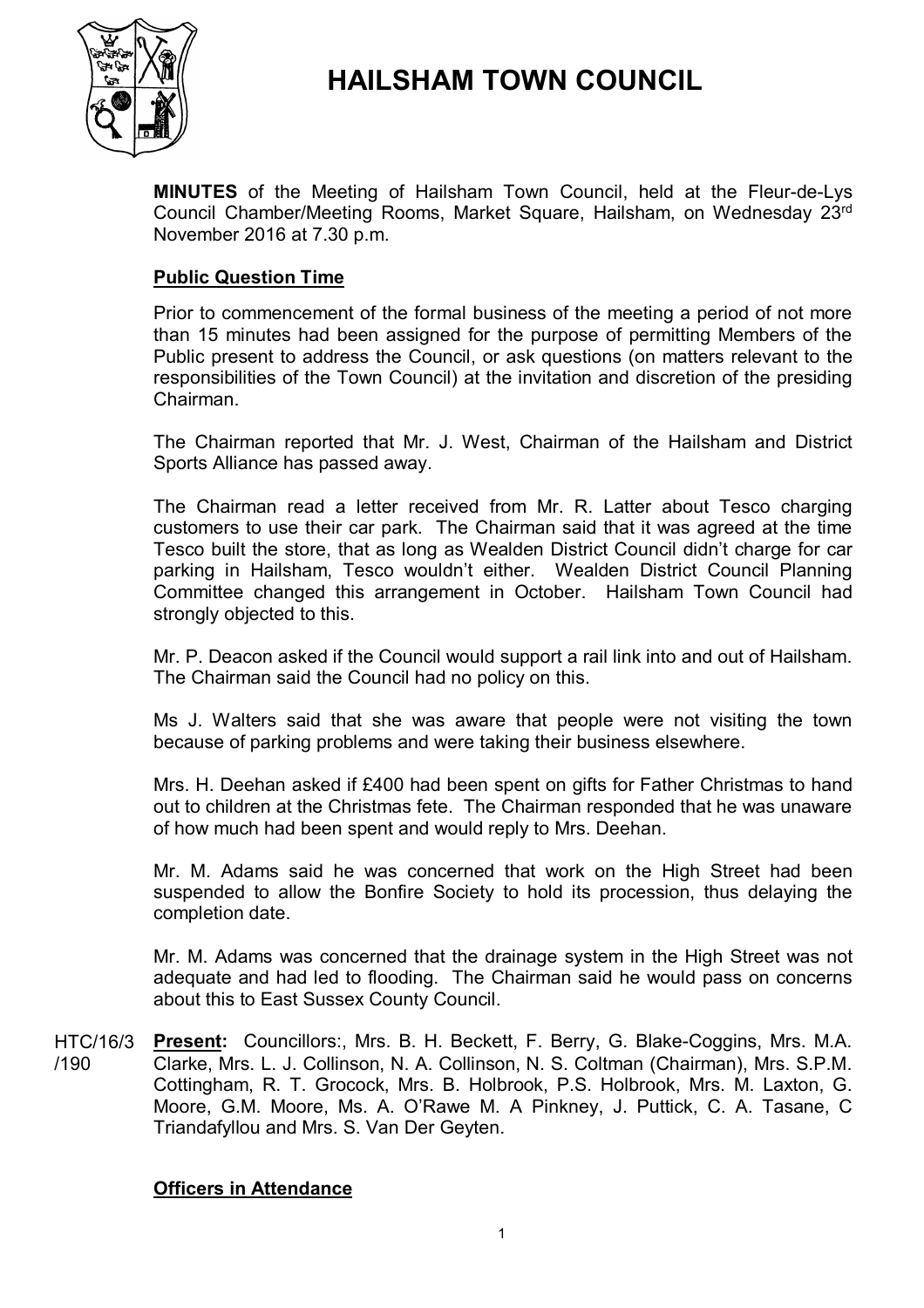Mr. J. Harrison (Town Clerk), Mr. D. Saxby and Mr. T. Hall.

# 191 **Apologies for Absence:**

Apologies were received and accepted from Councillors Mrs. Collinson-O'Toole, Soane and Willis.

# 192 **Declarations of Interest**

Councillor P. Holbrook declared an interest in agenda item 11 – Town Centre Road Improvements as he was in the High Street the evening that it flooded.

# **Motion 158**

193.1 Members were asked to consider the following motion as submitted to the Town Clerk in accordance with Standing Order No. 2 by Councillor M. Laxton who proposed:

> *'That HTC takes on a "Community Warden" as a proactive approach of working towards restoring some civic pride in our town.*

> *A Community Warden will benefit our community and all residents by leading the way of being able to deal with anti-social behaviour and various issues'*

193.2 Before debate Mr. C Harrison, Community Warden in Forest Row addressed the meeting on his role and responsibilities in Forest Row and answered members' questions.

Debate ensued.

193.3

An amendment was proposed.

- 193.4 **RESOLVED** that Hailsham Town Council investigates further the roles and responsibilities that a community warden could fulfil as a proactive approach of working towards restoring some civic pride in our town, and that the Strategic Projects Committee is to pursue.
- 193.5 Councillor Grocock asked that his abstention from voting be recorded.

#### **Confirmation of Minutes**

194.1 The Town Clerk said that the Minutes should be amended as follows:

> Strategic Projects Committee -17<sup>th</sup> August 2016 – Allotments (Minute Ref: SPC/4/16/25-25.1

The figure quoted should read £1,500.

194.2 **RESOLVED** that the Minutes and Reports of the meeting of Hailsham Town Council held on 28<sup>th</sup> September 2016 (Ref HTC/16/3/166-169), as amended and printed and circulated, may be taken as read, confirmed as a correct record, and signed by the Chairman:

#### **Committee Reports**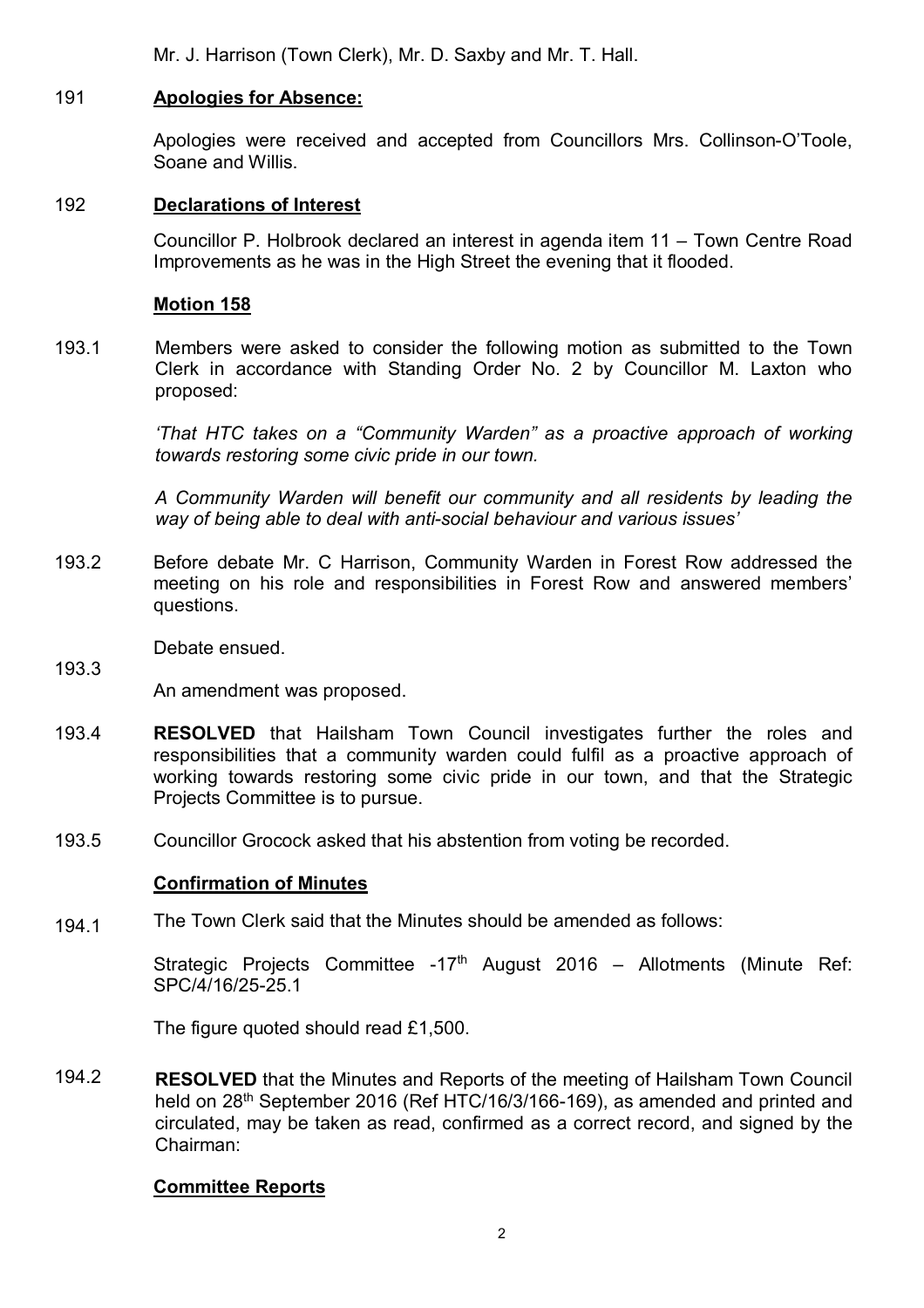195 **RESOLVED**, after consideration in accordance with Standing Order 18(e), to receive the following reports of Committees, to approve and adopt the recommendations contained therein and the actions taken as reported therein**.**

A. Communities Committee Meetings (3<sup>rd</sup> October and 7<sup>th</sup> November 2016)

B. Planning & Development Committee Meetings (4<sup>th</sup> October and 25<sup>th</sup> October 2016)

C. Finance, Budget and Resources Committee Meeting (26<sup>th</sup> October 2016).

D. Strategic Projects Committee Meeting (19<sup>th</sup> October 2016).

# **Committee Recommendations**

Communities Committee - 3<sup>rd</sup> October 2016 - Hailsham Forward (Minute Reference CC/16/5/49

196.1 RESOLVED to recommend that £5,000 of the revitalisation budget is funded to employ T. Ryland to source traders for the Saturday markets and organise a larger market on the last Saturday of every month, beginning March 2017

> The Town Clerk said that the resolution went against the Council's financial regulations and would need to be amended.

The chairman proposed the removal of the words "T. Ryland from the resolution. This was carried by 18 votes to 3. Councillors Berry and Mrs. Laxton asked that their opposition to the proposal be recorded.

- 196.2 The substantive proposal was put to the vote.
- 196.3 **RESOLVED** to recommend that £5,000 of the revitalisation budget is funded to employ someone to source traders for the Saturday markets and organise a larger market on the last Saturday of every month, beginning March 2017
- 196.4 This was carried by 16 votes to 4. Councillors Berry, Graham Moore and Mrs. Laxton asked that their opposition to the proposal be recorded.

Strategic Projects Committee - 19<sup>th</sup> October 2016 - Ersham Road Cemetery (Minute reference SPC/5/16/37.1)

- 197.1 RESOLVED that quotations for a new carpet, replacement tiles and a notice-board are obtained and a request is taken to Full Council to obtain the money from contingency funds for these items
- 197.2 The Town Clerk said he had received indicative quotes as follows:

Wall mounted notice-board – between £1,200 and £1,300 Post mounted notice-board – between £1,500 and £1,800 Scaffolding for the old chapel roof (to allow the tile replacement to be undertaken inhouse) - £900. Carpet for the chapel - £1,540

It was proposed that a replacement notice-board be deferred until the new financial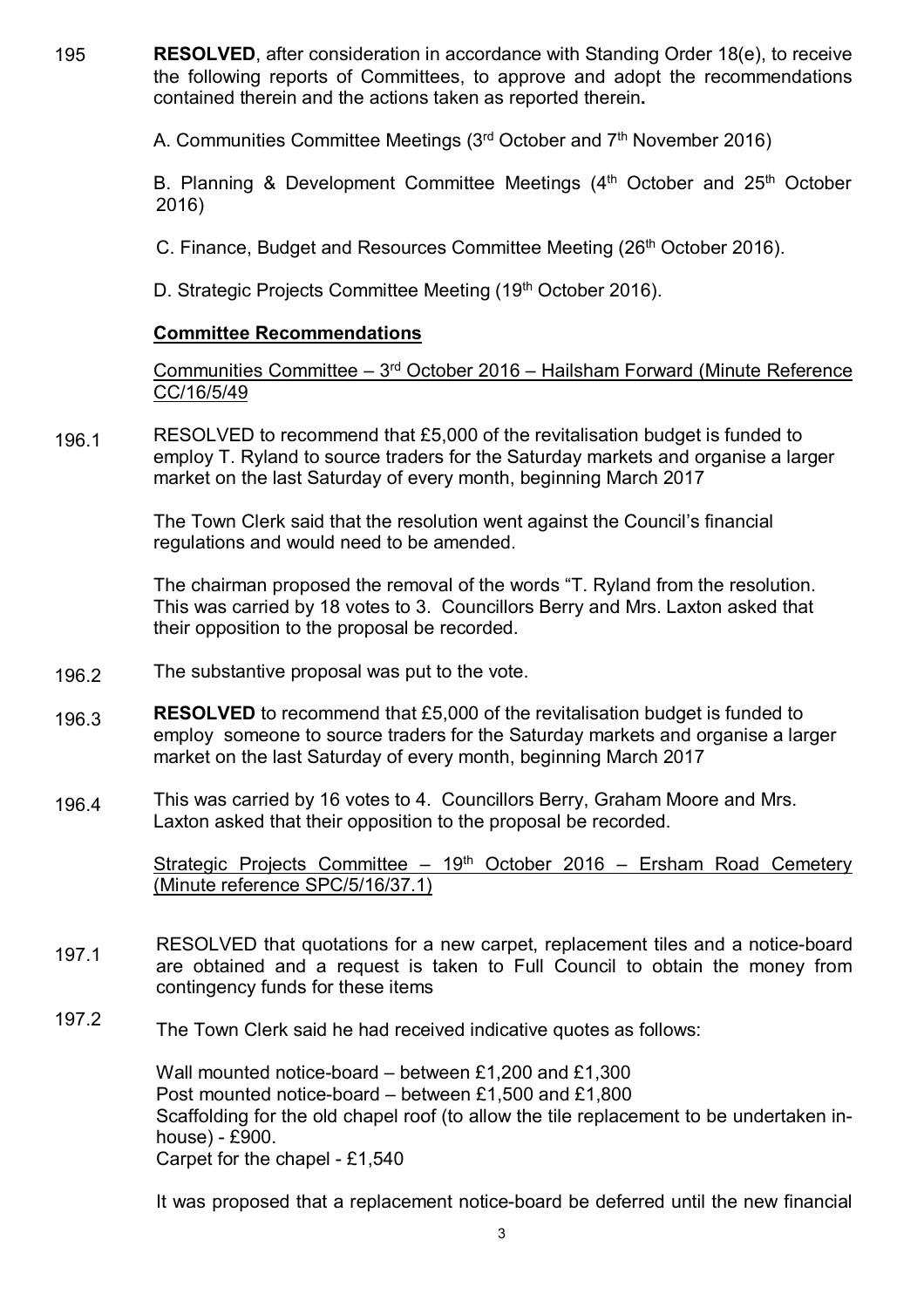year.

197.3 **RESOLVED** that for a new carpet and replacement tiles are obtained and the money is taken from contingency funds for these items

# **Confidential Business**

198 **RESOLVED** that due to the special and confidential nature of the business about to be transacted, and possible disclosure of personal or legal information not in the public interest at the present time, the following items of business be transacted following the temporary exclusion of members of the Public and Press, in accordance with the Council's Standing Orders No. 1E.

> 7..4 Planning and Development Committee:  $4<sup>th</sup>$  October 2016 – Valuation Report for Council Owned Land (Minute ref PAN/16/5/151)

The reason for exclusion is:

(b) terms of tenders, and proposals, and counter-proposals in negotiations for contracts

# **Planning & Development Committee: 4th October 2016 – Valuation Report for Council Owned Land (Minute Ref: PLAN 16/5/151)**

- 199 **RESOLVED** that no action is taken until a planning application is received.
- 200 **RESOLVED** that the meeting returns to an open session.

# **Neighbourhood Plan Committee**

#### **RESOLVED** to:

- 201 a) note the minutes of the Neighbourhood Plan Committee Meetings (13<sup>th</sup> October 2106) and
- 202 b) approve the Neighbourhood Plan Committee's delegated authority up to the next Town Council meeting.
- 203.1 c) members were asked to consider the following recommendation to Council made by the Neighbourhood Plan Committee meeting on 13<sup>th</sup> October 2016 (Minute ref. NP/16/4/88.3):
- 203.2 RESOLVED that the Neighbourhood Plan Committee requests that an extra-ordinary meeting of Hailsham Town Council be called to allow full Council to draft the Council's response to the next stage of the Wealden District Council Local Plan consultation.
- 203.3 The Town Clerk stated that for the above resolution to be passed it would require a two thirds majority as it would rescind a resolution passed by Council on  $28<sup>th</sup>$ September 2016.
- 203.4 On being put to the vote the request from the Neighbourhood Plan Committee that an extra-ordinary meeting of Hailsham Town Council be called to allow full Council to draft the Council's response to the next stage of the Wealden District Council Local Plan consultation did not attract a two thirds majority, and, therefore, was not carried.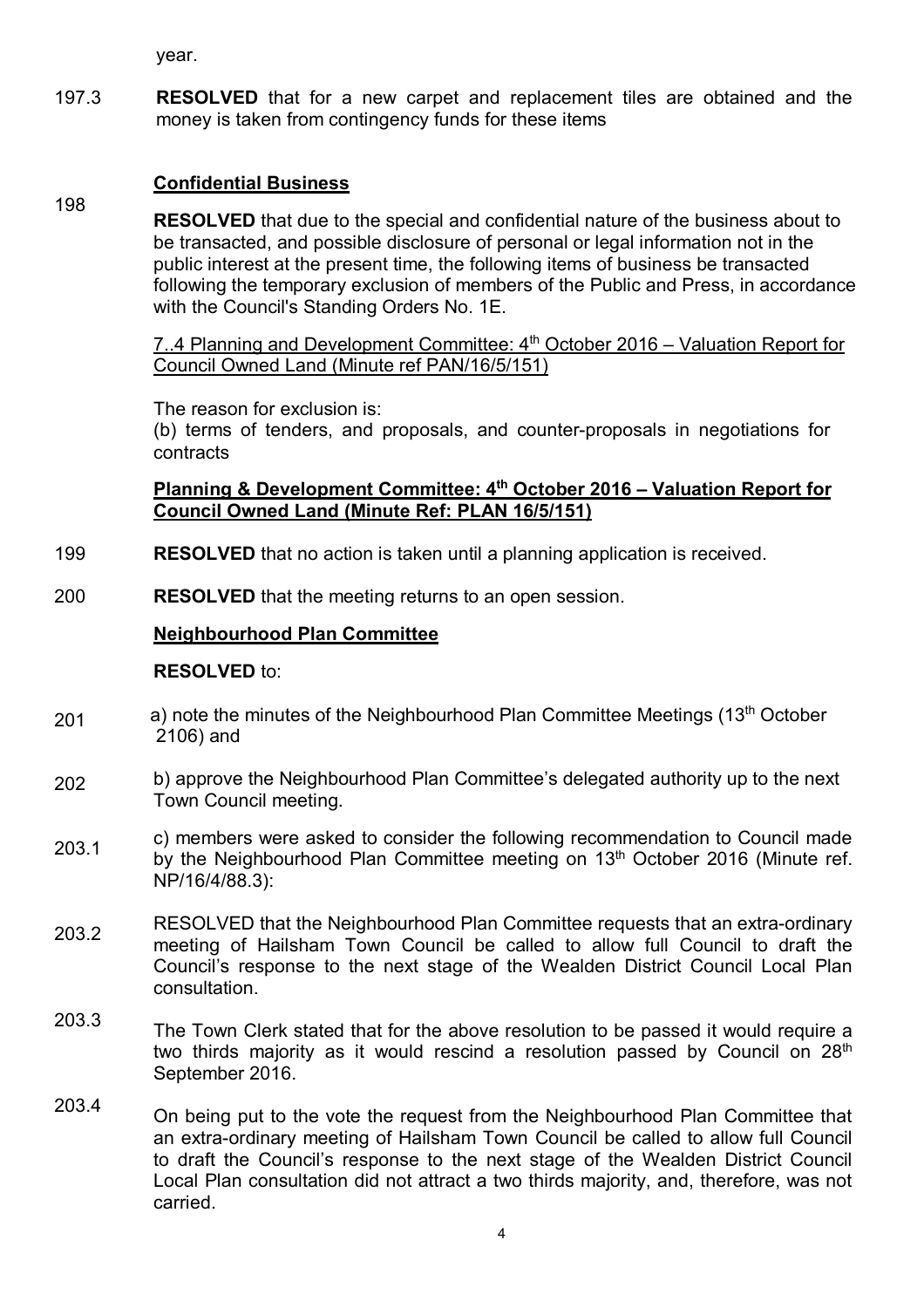# 204 **Plan for Festivities and Events**

**RESOLVED** to defer this item to the next meeting of Hailsham Town Council.

# **Office Christmas Opening Hours**

- 205.1 **RESOLVED** that the office close on Friday 23<sup>rd</sup> December 2016 and re-open on Tuesday 3<sup>rd</sup> January 2017. This would mean the office would be closed for three normal working days; a day and a half of which would be gifted to staff, the remaining day and a half to be taken as annual leave.
- 205.2 Councillor P. Holbrook requested that his opposition to the resolution be recorded.

#### 206 **Town Centre Road Improvements**

**RESOLVED** that a formal letter be sent to East Sussex County Council outlining the areas where Hailsham Town Council is dissatisfied; individual councillors to send details of their concerns to the Town Clerk by 30<sup>th</sup> November 2016.

#### **Land and Tree Adjacent to Hailsham War Memorial**

- 207.1 Members were asked to consider a proposal from the owners of Vicarage Field regarding ownership of the tree adjacent to the war memorial.
- 207.2 **RESOLVED** to investigate the insurance ramifications of assuming ownership of the tree adjacent to the war memorial.

#### **New Allotment Site**

- 208.1 Members were asked to consider a request for the Council to take over an additional allotment site at Battle Road.
- 208.2 **RESOLVED** that the Council takes over responsibility and management for the allotment site once the remedial works have been completed and subject to Redrow Homes producing and paying for an independent written report that the land is free from invasive weeds and a report stating which pesticides have been used; and delegates authority to the Town Clerk to sign the necessary legal contracts to transfer the land to the Council.

[NB The allotment site will no longer be organic.]

#### **Councillor's Questions/Information Forum**

#### 209 Christmas 2016

Councillor Triandafyllou stated that the Christmas lights switch on was on Friday 25<sup>th</sup> November 2016.

210 Our Hailsham

> Councillor Berry asked if Our Hailsham was delivered to all households. He was informed that the contract stated that they should be.